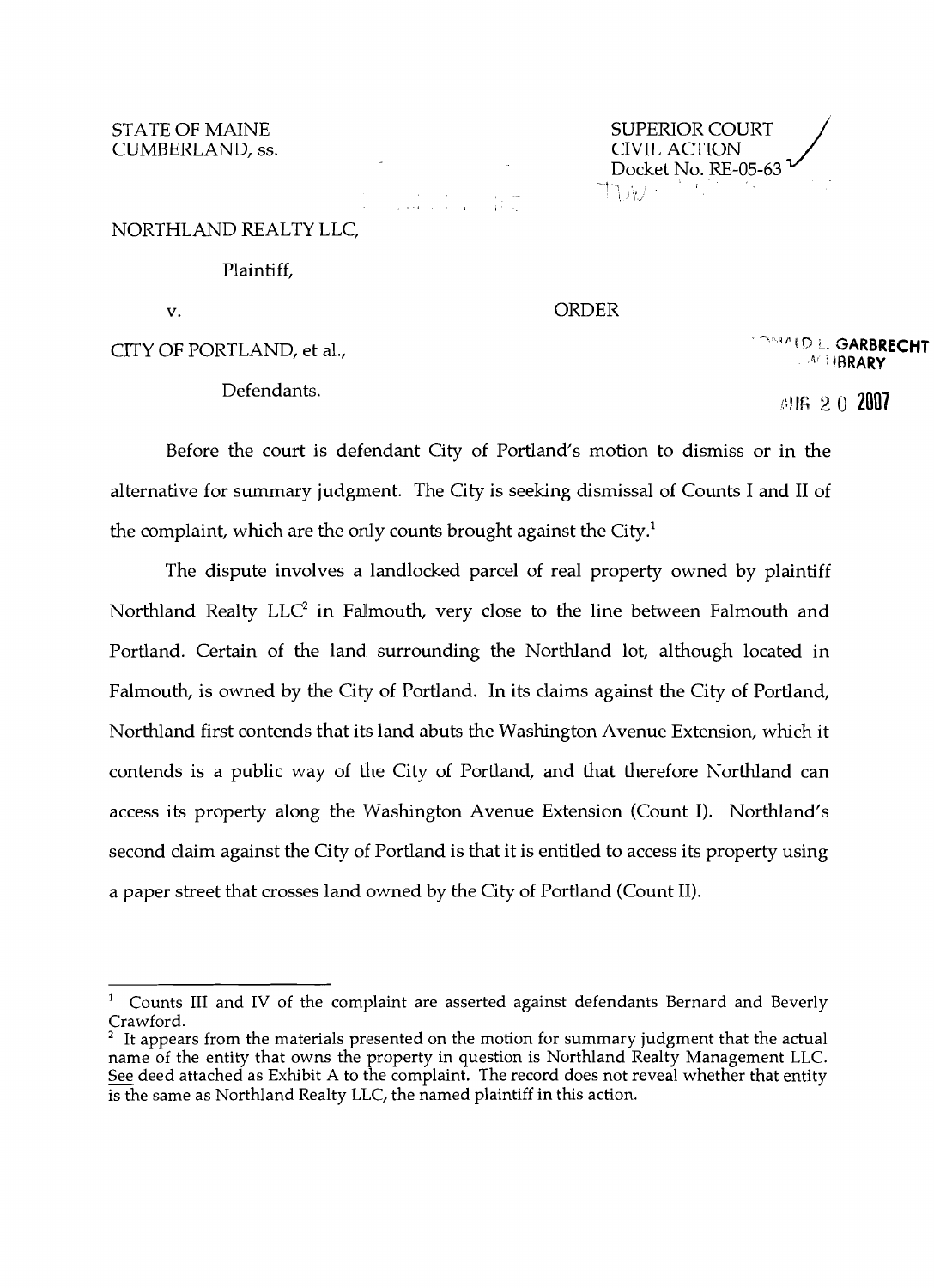#### 1. Motion to Dismiss

The City's motion to dismiss is directed to Count I of the complaint. For purposes of a motion to dismiss, the material allegations of the complaint must be taken as admitted. The complaint must be read in the light most favorable to the plaintiff to determine if it sets forth elements of a cause of action or alleges facts that would entitle plaintiff to relief pursuant to some legal theory. A claim shall only by dismissed when it appears beyond a doubt that a plaintiff is not entitled to relief under any set of facts that he might prove in support of his claim. In re Wage Payment Litigation, 2000 ME 162 ¶ 3, 756 A.2d 217, 200.

Considered under this standard, the City's motion to dismiss must be denied. Although the complaint may not be a model of clarity, it adequately alleges in Count I that while the paved portion of Washington Avenue Extension does not abut Northland's property, Complaint  $\P$  9, adjoining property owned by the City is also part of the Washington Avenue Extension and that property does abut Northland's property. Complaint  $\P$  12.

## 2. Motion for Summary Judgment

The City's motion for summary judgment is addressed to both Counts I and Count II. Summary judgment should be granted if there is no genuine dispute as to any material fact and the movant is entitled to judgment as a matter of law. In considering a motion for summary judgment, the court is required to consider only the portions of the record referred to and the material facts set forth in the parties' Rule 56(h) statements. E.g., Johnson v. McNeil, 2002 ME 99, ¶ 8, 800 A.2d 702, 704. The facts must be considered in the light most favorable to the non-moving party. Id. Thus, for purposes of summary judgment, any factual disputes must be resolved against the movant.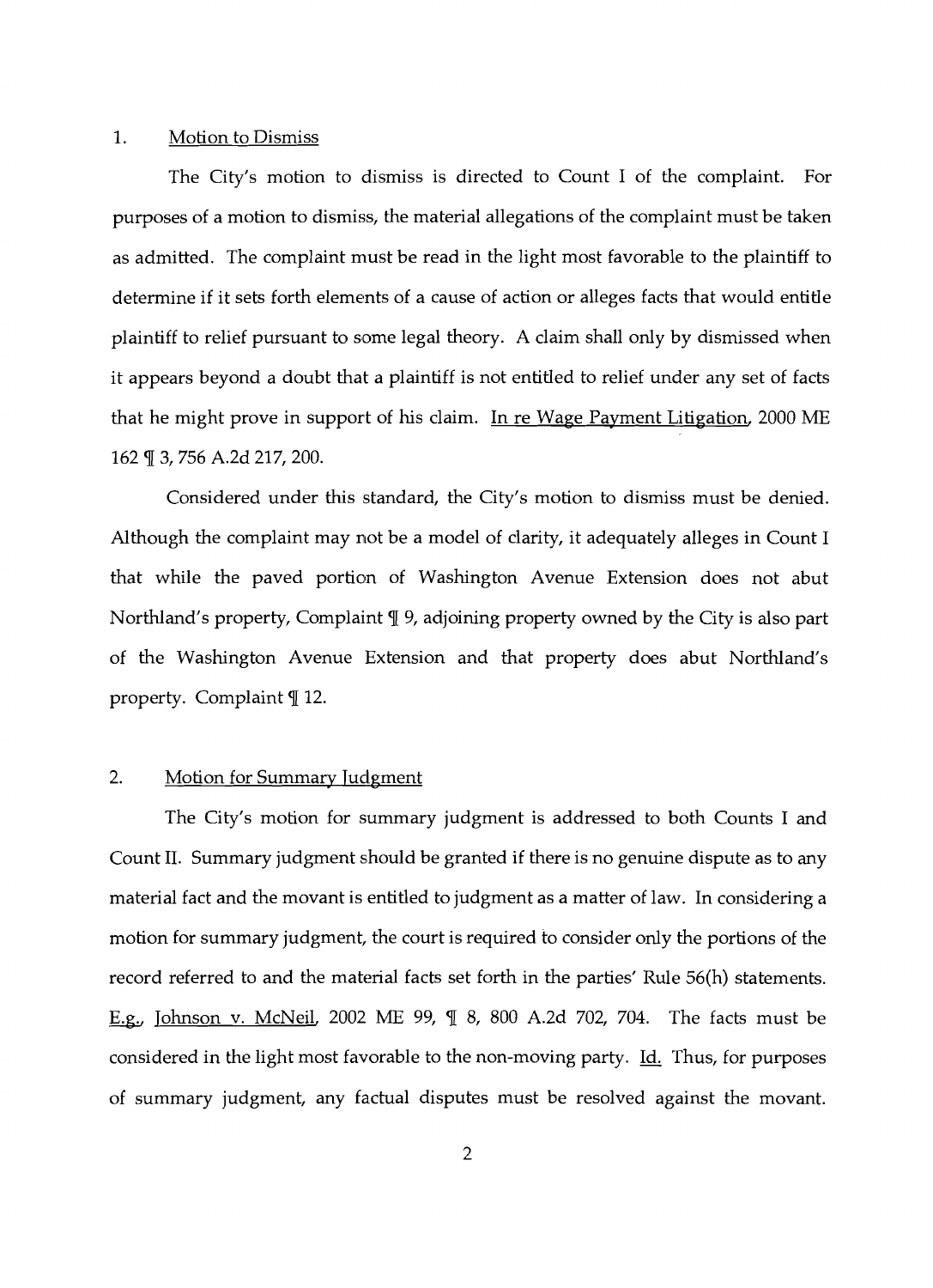Nevertheless, when the facts offered by a party in opposition to summary judgment would not, if offered at trial, be sufficient to withstand a motion for judgment as a matter of law, summary judgment should be granted. Rodrigue v. Rodrigue, 1997 ME 99 ¶ 8, 694 A.2d 924, 926.

At the outset, Northland argues that the motion for summary judgment should be denied because the motion was brought while discovery was still ongoing. There is, however, nothing to prevent a defendant from filing a motion for summary judgment at any point. M.R.Civ.P.56(b). If a party contends that it cannot respond to a motion for summary judgment without engaging in discovery, it may file an affidavit complying with Rule 56(f). However, Northland has not filed a motion or affidavit complying with Rule 56(f). See Curtis v. Allstate Insurance Co., 2002 ME 9 ¶ 33 n.7, 787 A.2d 760, 769 n.7.

Moreover, even if the court were to overlook that Northland has not filed an affidavit as required by Rule  $56(f)$ , the only discovery proposed by Northland in its memorandum of law is a disposition of Linda Cohen on unspecified subjects. This does not satisfy the requirement of Rule 56(f). See South Portland Police Patrol Assn v. City of South Portland, 2006 ME 55 II 11-12, 896 A.2d 960, 965; Bay View Bank N.A. v. Highland Golf Mortgages Realty Trust, 2002 ME 178 [ 22, 814 A.2d 449, 454-55.

Northland also argues that the City's motion for summary judgment should be denied because the City included its statement of material facts, with numbered paragraphs and citations, as part of a pleading entitled "motion to dismiss and for summary judgment." Northland argues this violates the requirement that a motion for summary judgment be supported by a "separate, short, and concise statement of material facts." M.R.Civ.P.  $56(h)(1)$ . In the court's view, if the statement of material facts is set forth in a separate section and otherwise complies with Rule 56(h), it need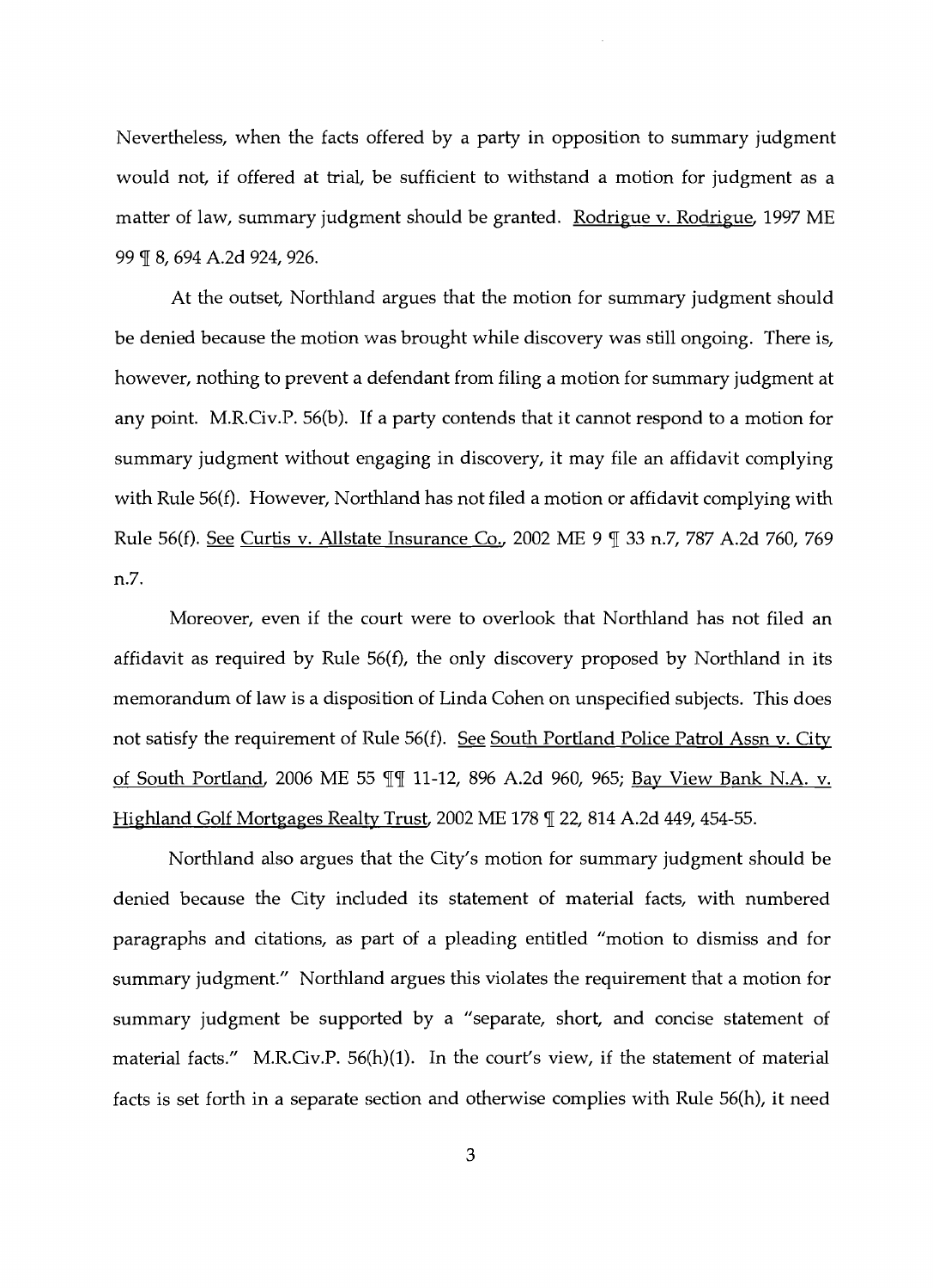not be filed as a separate pleading. While it would be better practice to file the statement of material facts as a separate pleading, the rule is designed to prevent a party from interspersing its statement of facts with its legal argument and forcing the court to search through legal argument in order to determine what facts a party claims are uncontested.

In this case, the court has no difficulty discerning from the separate section entitled "statement of material fact" in the City's motion exactly which facts the City contends are undisputed and the portions of the record that the City contends establishes those facts. Northland has responded to each of the numbered paragraphs in the City's statement of material facts (SMF). Accordingly, the court will consider the City's motion on its merits. $3$ 

It bears emphasis that while Northland faults the City for what is at most a technical deficiency in the City's motion, Northland's own statement of material facts has more substantive problems. Specifically, Northland's response to the City's SMF includes many denials that are unaccompanied by any record citations, in violation of M.R.Civ.P. 56(h)(4), and Northland's statement of additional facts frequently cites only to Northland's amended complaint - in violation of M.R.Civ.P. 56(e) ("when a motion for summary judgment is made and supported as provided in this rule, an adverse party may not rest upon the mere allegations or denials of that party's pleadings but

<sup>3</sup> Northland also contends that the affidavit of City of Portland Clerk Linda Cohen, which forms part of the basis for the City's motion, is deficient and should be disregarded. As set forth below, the court does not need to reach this issue because it can decide the motion without relying on Ms. Cohen's affidavit. If it did have to reach this issue, however, the court would disagree with Northland's contention that the affidavit should be disregarded because, while it states that Ms. Cohen "searched the records of prior City Council orders," it does not expressly state that she searched "all" the records. Ms. Cohen's affidavit is sufficient to support the proposition that the records were searched. If it seeks to controvert that affidavit, Northland is obligated to provide countervailing evidence - to the effect that Ms. Cohen's search was incomplete or that, notwithstanding her search, a relevant City Council order exists.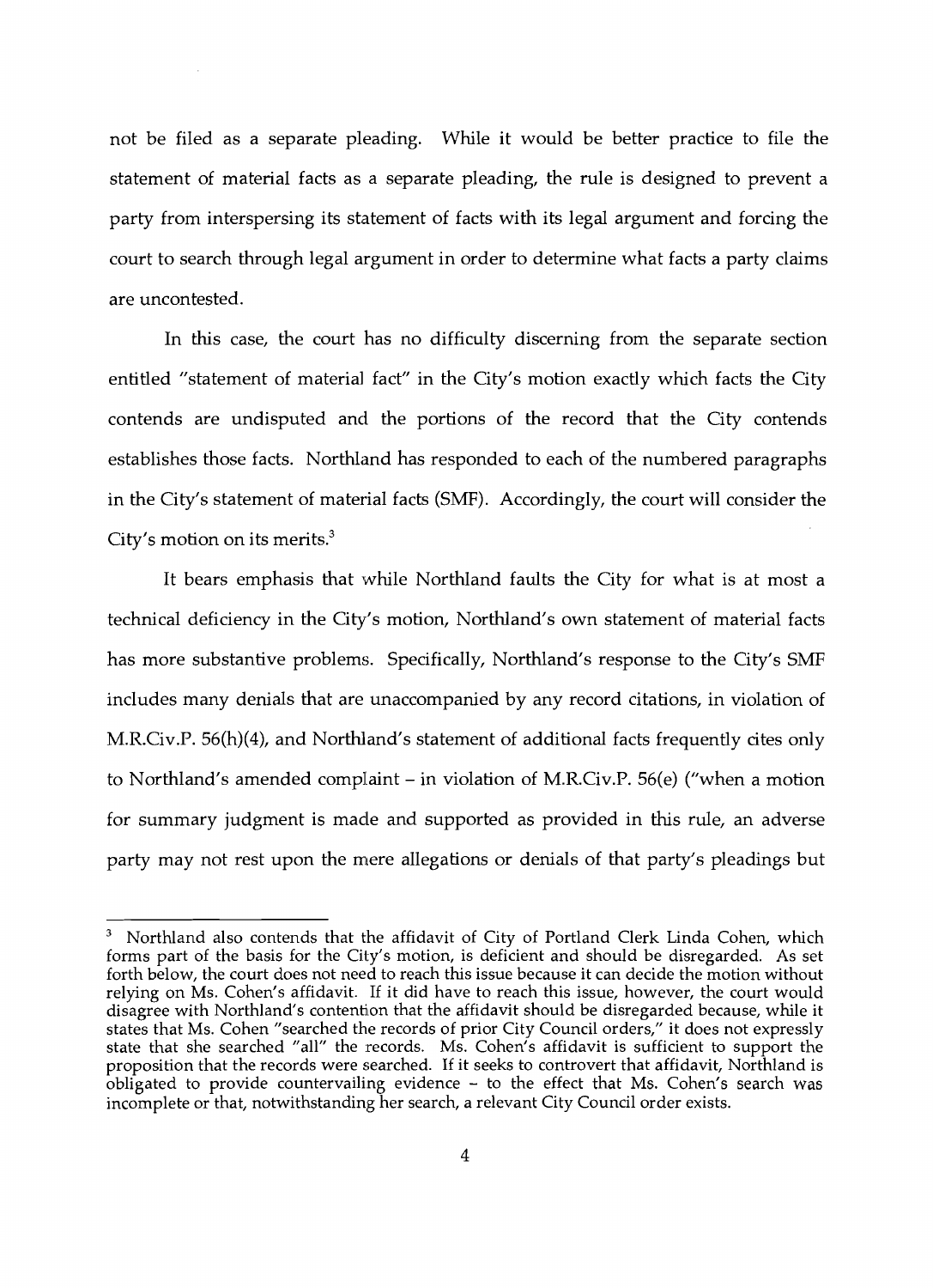must respond by affidavits or as otherwise provided by this rule"). See, e.g., Northland's Response to the City's SMF  $\P$  15, 7, 13; Northland's Opposing Statement of Material Facts II 6-8, 13, 23, 28-30.

### 3. Count I - Access to Washington Avenue Extension

In order to prevail on Count I, Northland must first establish that its landlocked parcel abuts the Washington Avenue Extension right of way. On this issue the City of Portland has offered the affidavit of a professional land surveyor employed by the City who states that no portion of the right of way of the Washington Avenue Extension extends into the adjacent municipality of Falmouth and no portion comes in contact with the parcel owned by Northland. City SMF  $\mathbb{I}$  12, 13; Affidavit of Camille Alden  $\mathbb{I}\mathbb{I}$ 6-7.

In response to paragraph 12 of City's SMF, Northland objects, contending that the surveyor is biased and that her opinion is not a fact upon which summary judgment can be based. Plaintiff's Response to City SMF  $\P$  12. An unrebutted expert opinion is evidence upon which summary judgment can be based. Moreover, Northland cannot rely solely an unsupported claim of bias in opposing summary judgment. See, e.g., Moreau v. Local Union No. 247, 851 F.2d 516, 519 (1st Cir. 1988); 10A C. Wright, A. Miller, and M. Kane, Federal Practice and Procedure: Civil 3d § 2726 at 444-45 n.9. Northland is required to offer some countervailing evidence in order to demonstrate that there is a factual dispute for trial. It has not done that in this case.

In response to paragraph 13 of the City's SMF, Northland has simply interposed a denial unsupported by any record citation. This is insufficient. See M.R.Civ.P. 56(h)(4). Under these circumstances the relevant assertions are uncontroverted and the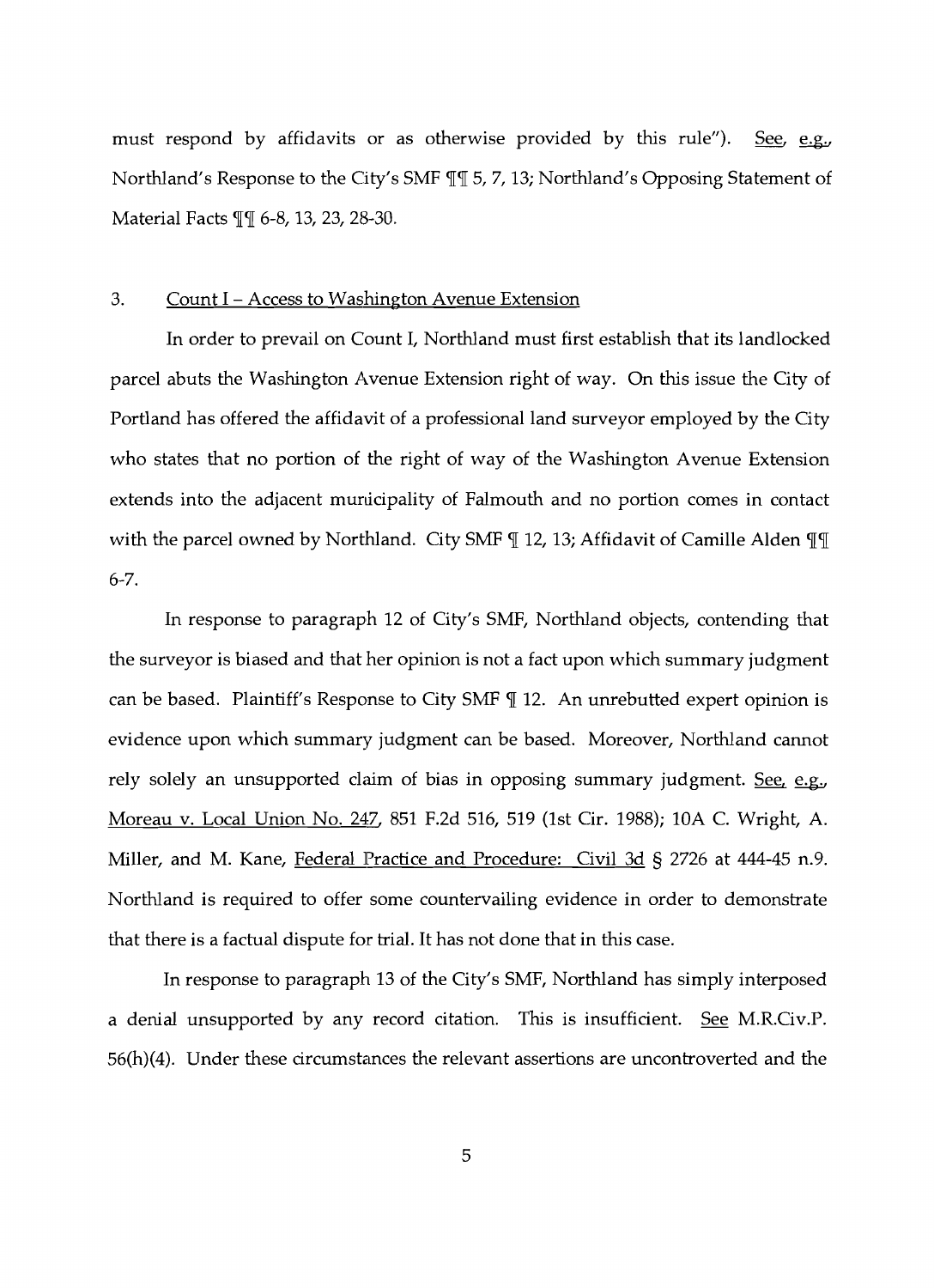City is entitled to summary judgment on Count 1. This is true regardless of whether the Washington Avenue Extension has ever attained the status of a public way.

### 4. Count I - Dedication and Acceptance

Given that the Washington Avenue Extension right of way does not abut Northland's parcel, the court does not have to reach the City's alternative contention that it is entitled to summary judgment because the Washington Avenue Extension has never been dedicated or accepted and is not a public way.

# 5. Count  $I$  – Other Arguments

Northland argues that use of the Washington Avenue Extension by the general public can satisfy the elements necessary for a prescriptive easement. The court need not examine this contention in detail because the Law Court has recently reaffirmed the "common law rule that a claim of adverse possession or prescriptive easement cannot be asserted against land held by the government." Portland Water District v. Town of Standish, 2006 ME 104 ¶ 18, 905 A.2d 829, 834.

Moreover, the only evidence offered by Northland on this issue is that members of the general public drive over the Washington Avenue Extension (see Bellucci Affidavit  $\mathcal{N}$  9). Even if this were sufficient to create a disputed issue of fact as to the existence of a public easement over the Washington Avenue Extension, the record demonstrates, as set forth above, that neither the paved portion of the Washington Avenue Extension nor its right of way abuts Northland's property. In order to prevail on a prescriptive easement claim, therefore, Northland would have to demonstrate that there is a disputed issue for trial on whether there has been public use creating a prescriptive easement over the City property which lies between the Northland lot and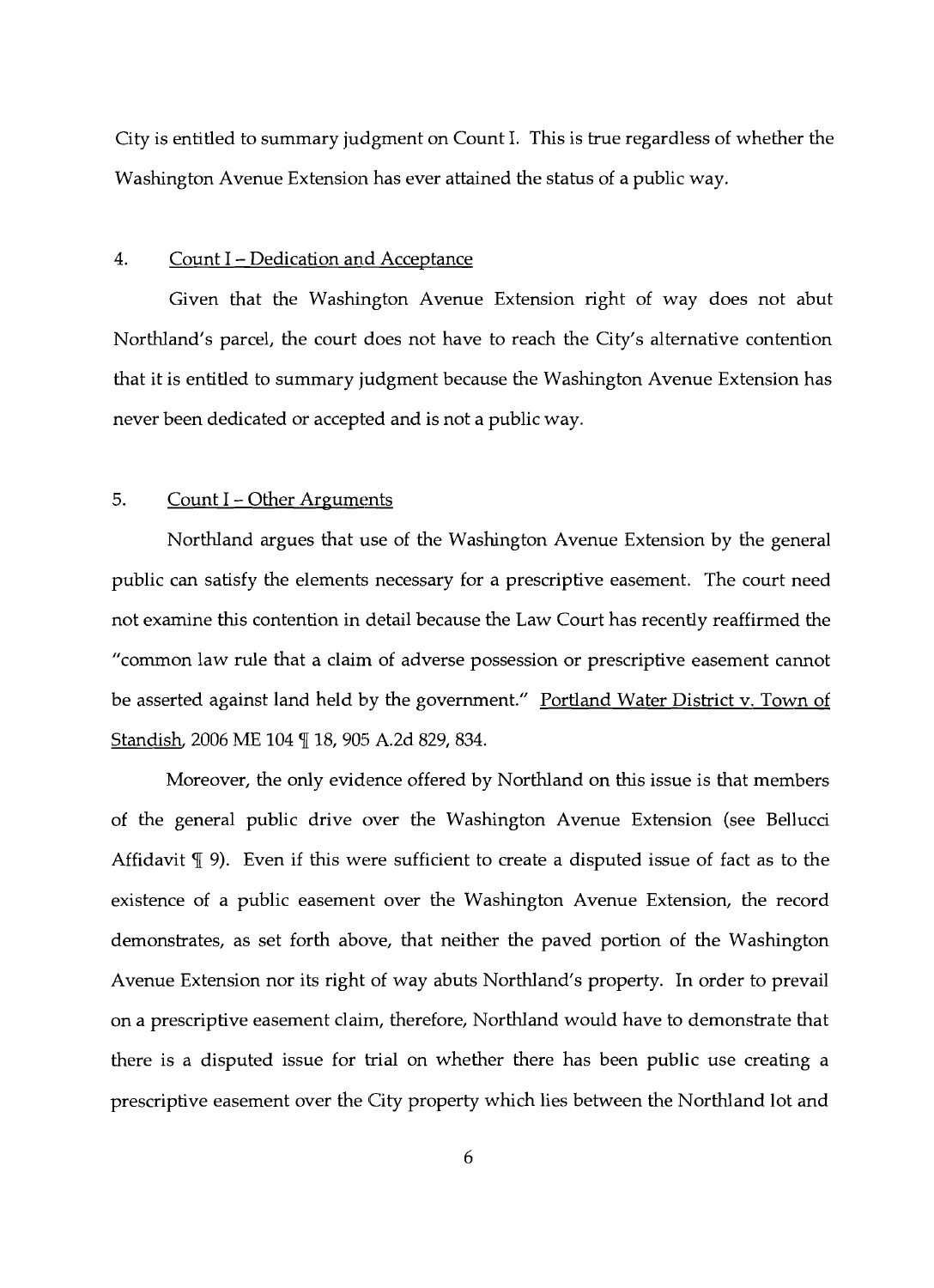the Washington Avenue Extension (the so-called "Portland Strip"). Northland has failed to demonstrate the existence of a disputed issue for trial as to that issue. Even if a prescriptive easement could lawfully be obtained over governmentally owned land, therefore, the City would be entitled to summary judgment on this issue.

Northland also broaches the subject of equitable estoppel. First, it has failed to offer evidence sufficient to generate a disputed issue for trial on this issue. Second, equitable estoppel "can be asserted against a municipality only as a defense and cannot be used as a weapon of assault." Tarason v. Town of South Berwick, 2005 ME 30 [ 16, 868 A.2d 230, 234 (quotation omitted). Northland is seeking affirmative relief in this action; it is not raising equitable estoppel as a defense. Northland's attempt to invoke equitable estoppel is therefore unavailing.

### 6. Count II – Use of Paper Street

On this claim the City has presented evidence that the parcel now owned by Northland was not included in the subdivision plan on which the paper street relied upon by Northland appears. City SMF  $\P$  15; Exhibit 10.<sup>4</sup> Northland's response is threefold: (1) it argues that although its lot was not part of the subdivision and had previously been conveyed to a third party, its lot does appear on the subdivision plan as bordering the paper street; (2) it argues that Grace Dowbridge, one of Northland's predecessors in title, relied upon the existence of the paper street in conveying the front piece of her lot (which has street frontage) to a third party, leaving the landlocked back lot to be accessed by the paper street; and (3) it argues that Dowbridge also relied upon

 $^4$  The subdivision plan (Exhibit 10) to the City's motion is not certified as authentic nor is it attached to any affidavit. Nevertheless, Northland does not challenge its authenticity. See Northland Response to City SMF [ 15. In the absence of such a challenge, the authenticity of Exhibit 10 is conceded for purposes of this motion.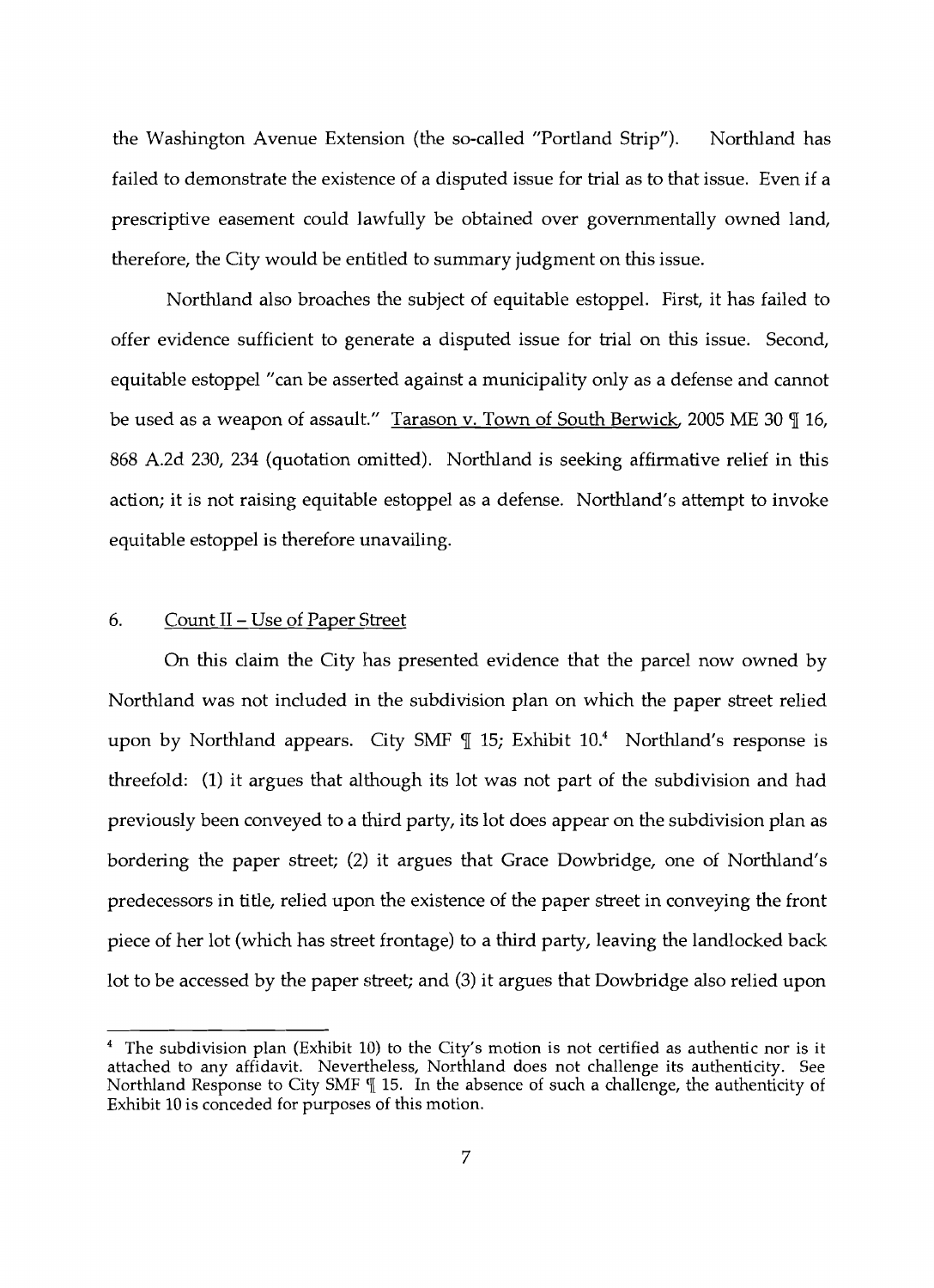the existence of the paper street in conveying the back lot to Northland's immediate predecessor in title. See Northland Response to City SMF  $\P$  15; Northland's Opposition to City's Motion for Summary Judgment at 16.

The court has considerable skepticism that Northland can prevail on any of these arguments. In particular, Northland has offered no evidence to support its claim that Dowbridge relied on the paper street in severing her property into a front and back lot, leaving the back lot without road frontage. Moreover, even if Dowbridge did rely on the existence of the paper street, it is unclear why any such reliance on her part would entitle Northland to use the paper street. The court is not aware of any authority for the proposition that Dowbridge's understanding (correct or incorrect) as to whether her property had a right of way over the paper street would be relevant to the issue of whether Northland is in fact entitled to use that paper street.

Nevertheless, as the court understands it, the existence of private and public rights of way over paper streets is governed by 23 M.R.S. § 3031. Neither the City nor Northland has addressed this statute, and the court will therefore deny summary judgment until any factual and legal issues raised under this statute have been addressed.

The entry shall be:

The City of Portland's motion to dismiss is denied. The City of Portland's motion for summary judgment dismissing Count I is granted. The City of Portland's motion for summary judgment as to Count II is denied. The clerk is directed to incorporate this order in the docket by reference pursuant to Rule 79(a).

DATE: June  $\frac{15}{2007}$ 

 $\frac{1}{2}$ 

Thomas D. Warren Justice, Superior Court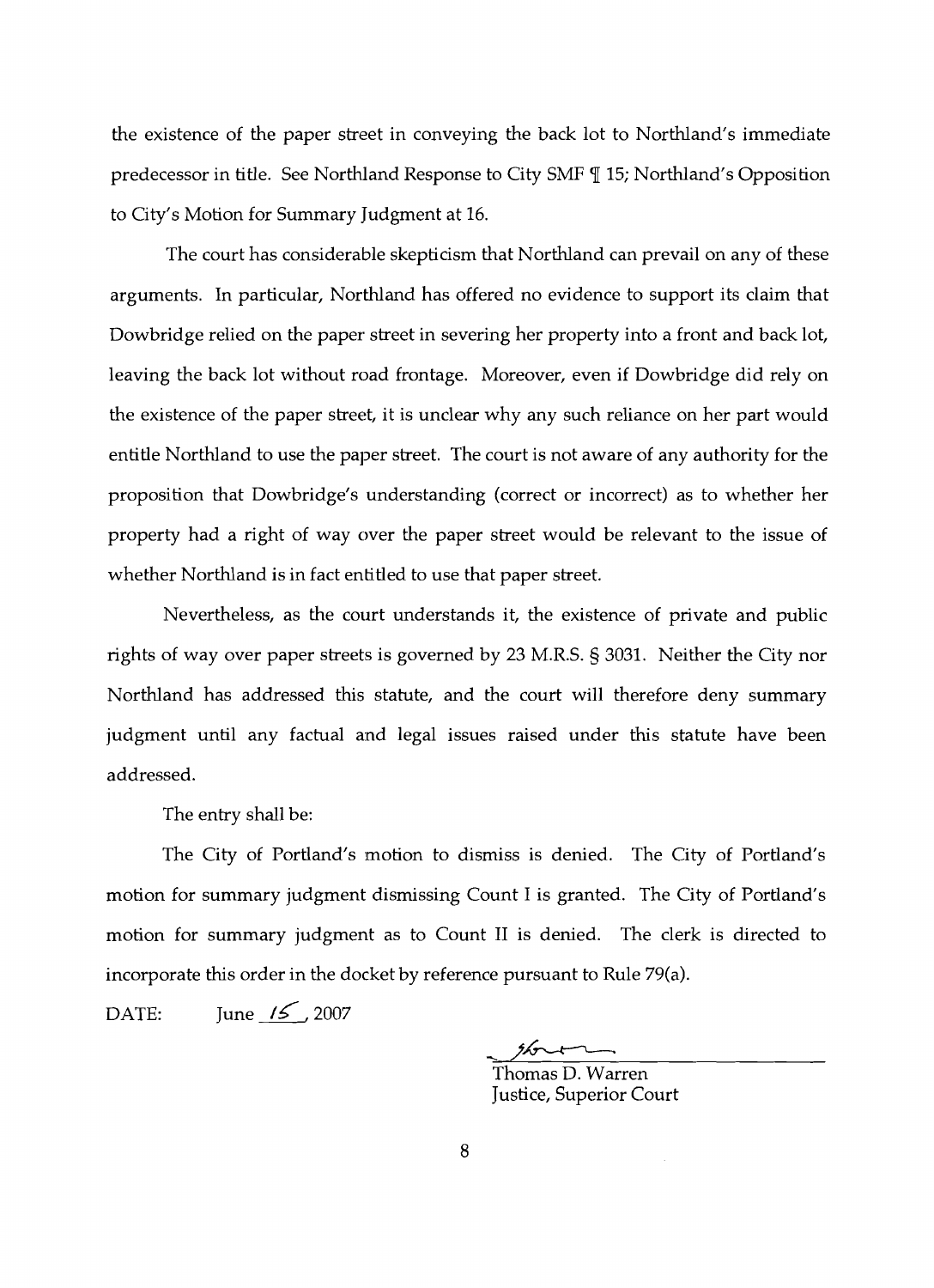**COURTS**  Id County IX 287 9 04112-0287

> WILLIAM KANY ESQ PO BOX 1179 SACO ME 04072

> > EDWARD MACCOLL ESQ PO BOX 447 PORTLAND ME 04112

 $-C<sub>c</sub>$ andrords

 $P'$ 

 $\mathcal{L}_{\mathrm{in}}$ 

**OF COURTS**  !rland County I. Box 287 ~aine 04112-0287

 $- C_{1} \mu_{1} d_{1} \rho_{0}^{2} + 10 \rho_{2}^{2}$ 

 $\mathcal{E}$ 

PENNY LITTEL ESQ 389 CONGRESS STREET PORTLAND ME 04101

 $\sim 10^{-10}$ 

 $\mathcal{L}^{\text{max}}_{\text{max}}$  ,  $\mathcal{L}^{\text{max}}_{\text{max}}$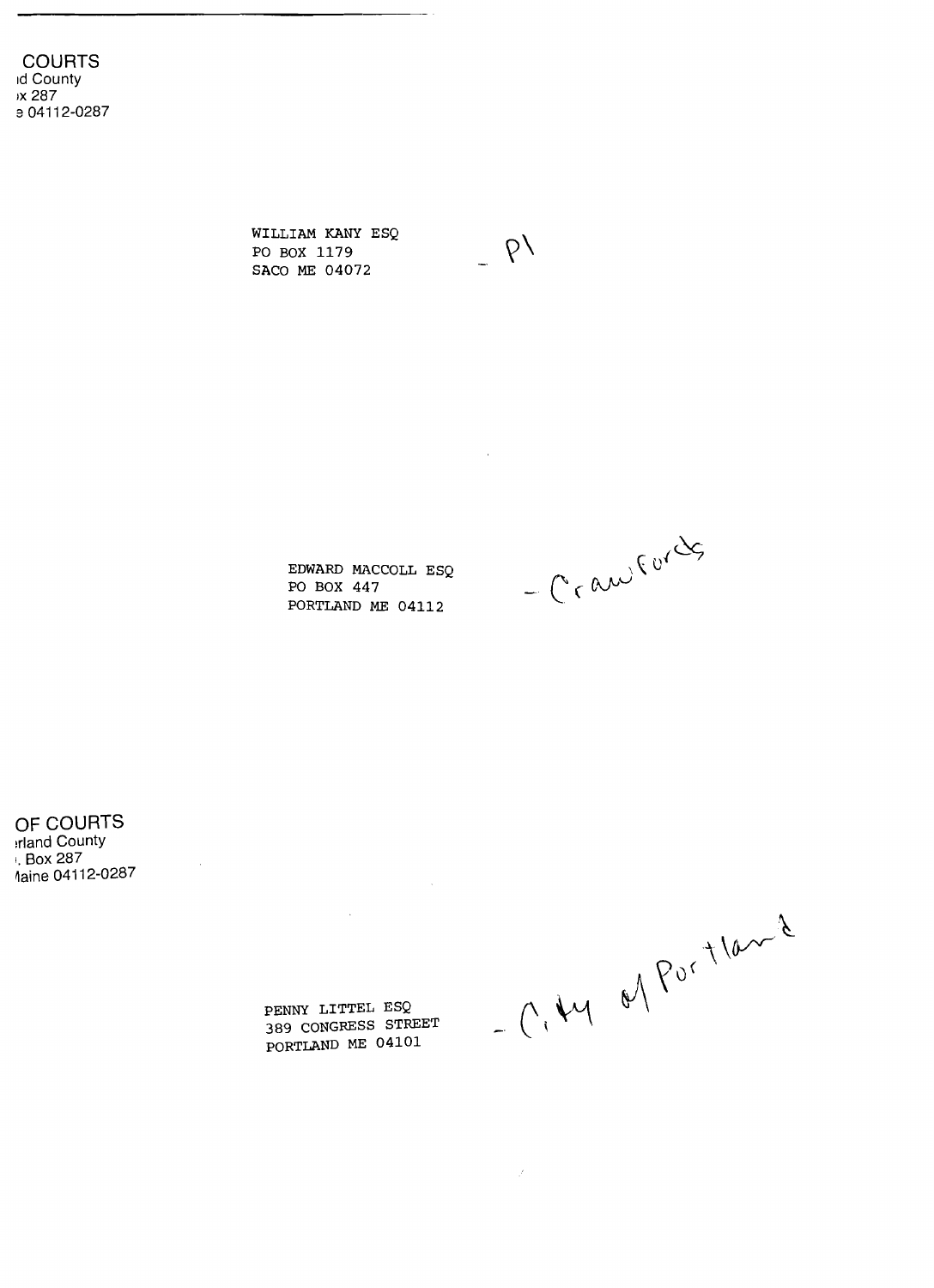STATE OF MAINE<br>CUMBERLAND, ss. SUPERIOR COURT Docket No. RE-05-63 *r\_,I.DW* - *Cu.,JV\-* \(0/.:;;. c:<Oo/, -< ; I:[',J 7 '

#### NORTHLAND REALTY LLC,

Plaintiff,

# v. ORDER

CITY OF PORTLAND, et al.,

Defendants.

Before the court are three motions: (1) a renewed motion for summary judgment on behalf of defendant City of Portland; (2) a motion for summary judgment on behalf of defendants Bernard and Beverly Crawford; and (3) a cross motion for summary judgment by plaintiff Northland Realty LLC against the Crawfords.

The court has previously addressed a prior motion for summary judgment by the City and has outlined the dispute between plaintiffs and the City in an order filed June 15, 2007. In that order the court granted summary judgment for the City as to Count I of the complaint and denied summary judgment under Count II until the factual and legal issues relating to 23 M.R.S. § 3031 had been addressed. The City has now addressed those issues and plaintiff has not opposed the City's renewed motion as to Count II. In fact, plaintiff has informed the court that it stipulates to a dismissal as to Count II. Count II will therefore be dismissed with prejudice.<sup>1</sup>

That leaves the Crawfords' motion and plaintiff's cross motion against the Crawfords. The court has previously set forth the legal principles applicable to a motion for summary judgment. To reiterate, summary judgment should be granted if

 $<sup>1</sup>$  The City has sought attorney fees from plaintiff based on what it asserts is a complete lack of</sup> merit in plaintiff's claims against the City. A ruling on that issue is deferred.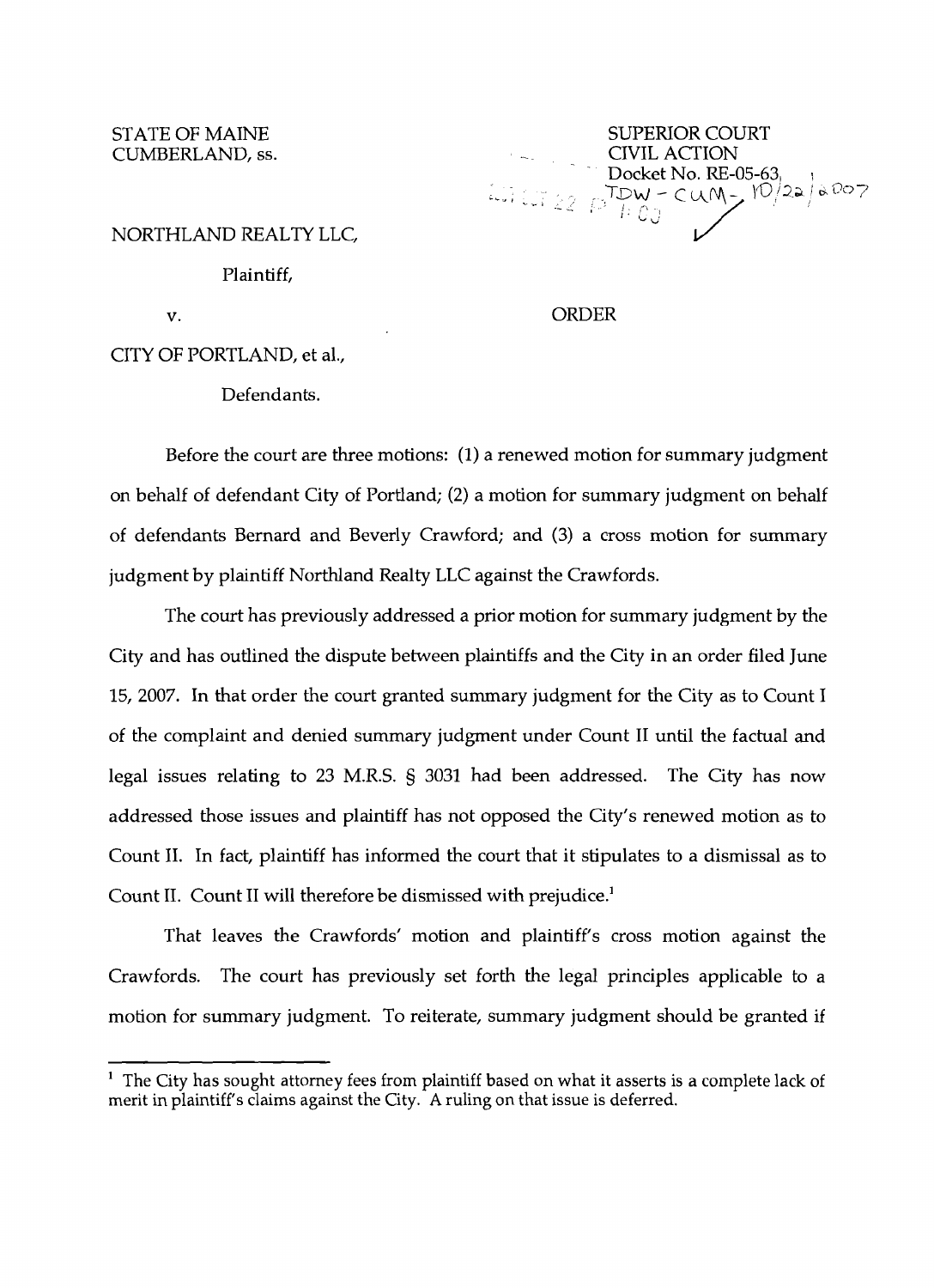there is no genuine dispute as to any material fact and the movant is entitled to judgment as a matter of law. In considering a motion for summary judgment, the court is required to consider only the portions of the record referred to and the material facts set forth in the parties' Rule 56(h) statements. *E.g., Johnson v. McNeil*, 2002 ME 99, *[18, ]* 800 A.2d 702, 704. The facts must be considered in the light most favorable to the nonmoving party. Id. Thus, for purposes of summary judgment, any factual disputes must be resolved against the movant. Nevertheless, when the facts offered by a party in opposition to summary judgment would not, if offered at trial, be sufficient to withstand a motion for judgment as a matter of law, summary judgment should be granted. *Rodrigue v. Rodrigue,* 1997 ME 99 ¶ 8, 694 A.2d 924, 926.

In this case the issue is complicated by the fact that in response to the Crawfords' motion for summary judgment, plaintiff has cross-moved for summary judgment, but the Crawfords have not responded to plaintiff's motion.<sup>2</sup> Since the Crawfords' motion addresses the exact same issues as plaintiff's cross motion, however, the court will rule on the legal issues based on any facts in the parties' respective submissions that are undisputed.

In this connection, it bears emphasis that neither party has fully complied with the rules governing summary judgment. In responding to the Crawfords' statement of material facts, plaintiff has not provided record citations as required by M.R.Civ.P. 56(h)(2). The court could treat the Crawfords' statements as admitted were it not for the fact that on some issues plaintiff has turned right around and offered (in its additional facts) directly contradictory assertions, this time with citations, and the Crawfords have submitted no response. *See, e.g.,* Crawford SMF  $\P$  3 (denied by plaintiff without

They neither filed an opposition to the cross motion nor reply papers on their motion, although they have recently submitted a letter explaining that they considered reply papers to be unnecessary. 7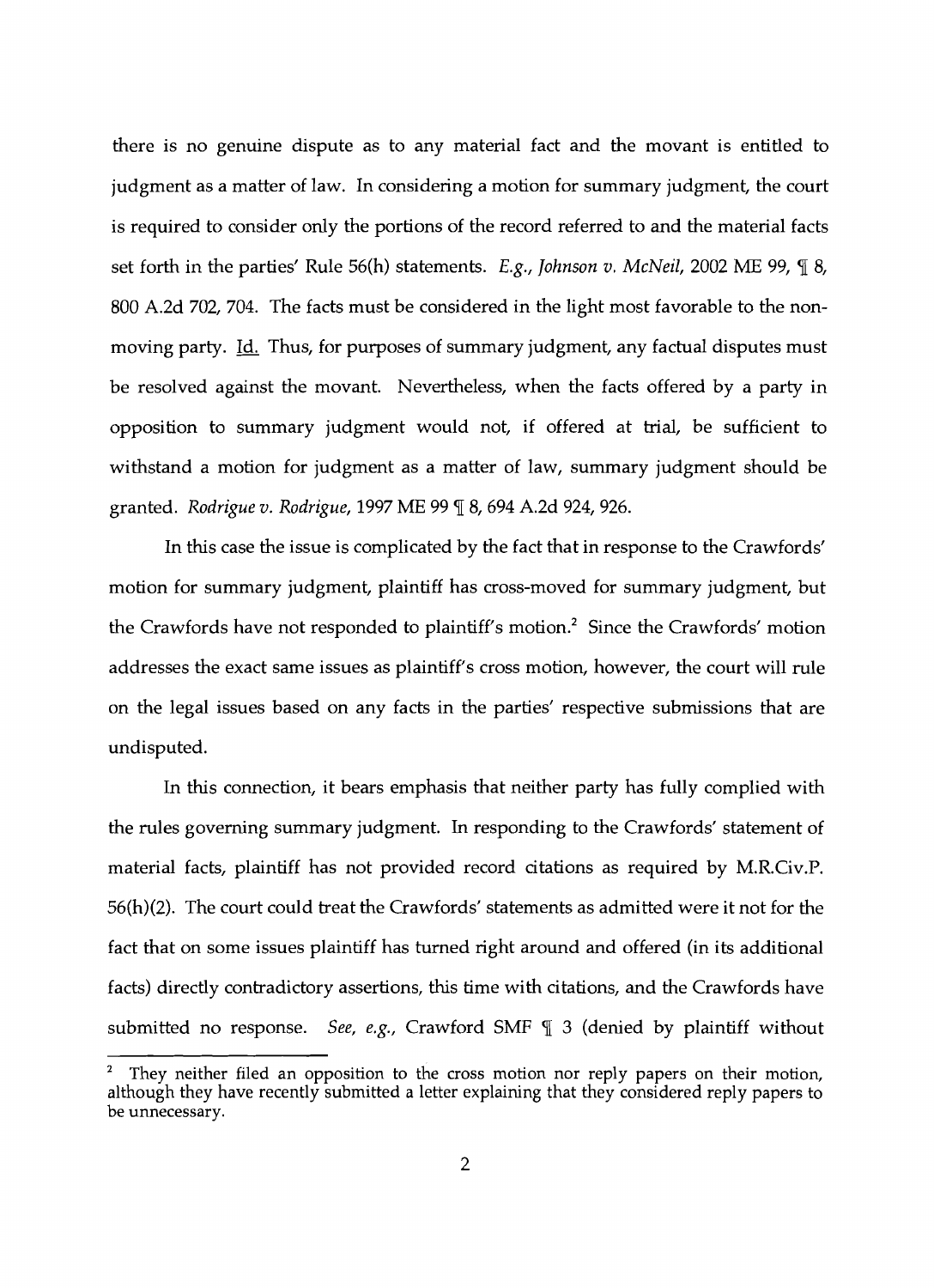citation); plaintiff SMF  $\parallel$  2 (not responded to). Under these circumstances, the court will base its ruling solely on the facts that it can discern are undisputed from the parties' statements of material facts and the record citations.

### 1. Ownership of the Back Lot

On this issue the Crawfords acknowledge that at least an undivided one-third interest in the Back Lot<sup>3</sup> was conveyed to Probate Services Inc. in or about April 2004. *See* Bowman Affidavit  $\P$  5(e). Plaintiff has offered evidence that the two remaining undivided one-third interests were previously conveyed to Probate Services Inc. although those conveyances apparently were never recorded. *See* Bellucci Affidavit TI 9, 10. The court need not resolve this issue because a one-third undivided interest would be sufficient to give plaintiff standing if plaintiff is the successor in interest to Probate Services Inc.

The Crawfords dispute that plaintiff is in fact the successor in interest to Probate Services Inc. They note that Probate Services Inc. deeded the Back Lot to Northland Realty Management LLC, an Alaska limited liability company, in May 2004. Bowman Affidavit  $\mathcal{F}$  5(f). Northland Realty Management LLC has in turn never deeded the land to Northland Realty LLC, which is a separate limited liability company and which is the plaintiff in this action. However, plaintiff points out that in April 2005 Probate Services Inc. issued a "corrective warranty deed" purporting to convey the Back Lot to Northland Realty LLC.<sup>4</sup> *See* Plaintiff SMF  $\P\P$  17, 19. This raises the question of whether

 $3$  For purposes of this order the court refers to the Back Lot as the property claimed by plaintiff, described in warranty deeds attached as Exhibits 7 and 9 to plaintiff's SMF, and appearing as the lot identified as "N/F Northland Realty LLC" on the aerial photograph which appears in the record as Exhibit 11 to plaintiff's SMF.

The "corrective" deed describes Northland Realty LLC as "a Florida limited liability company." Exhibit J to Bowman Affidavit. Plaintiff, however, describes Northland Realty LLC as an Alaska limited liability company with a place of business in Florida. Bellucci Affidavit  $\P$ 3. The court does not need to resolve this additional discrepancy in deciding this motion.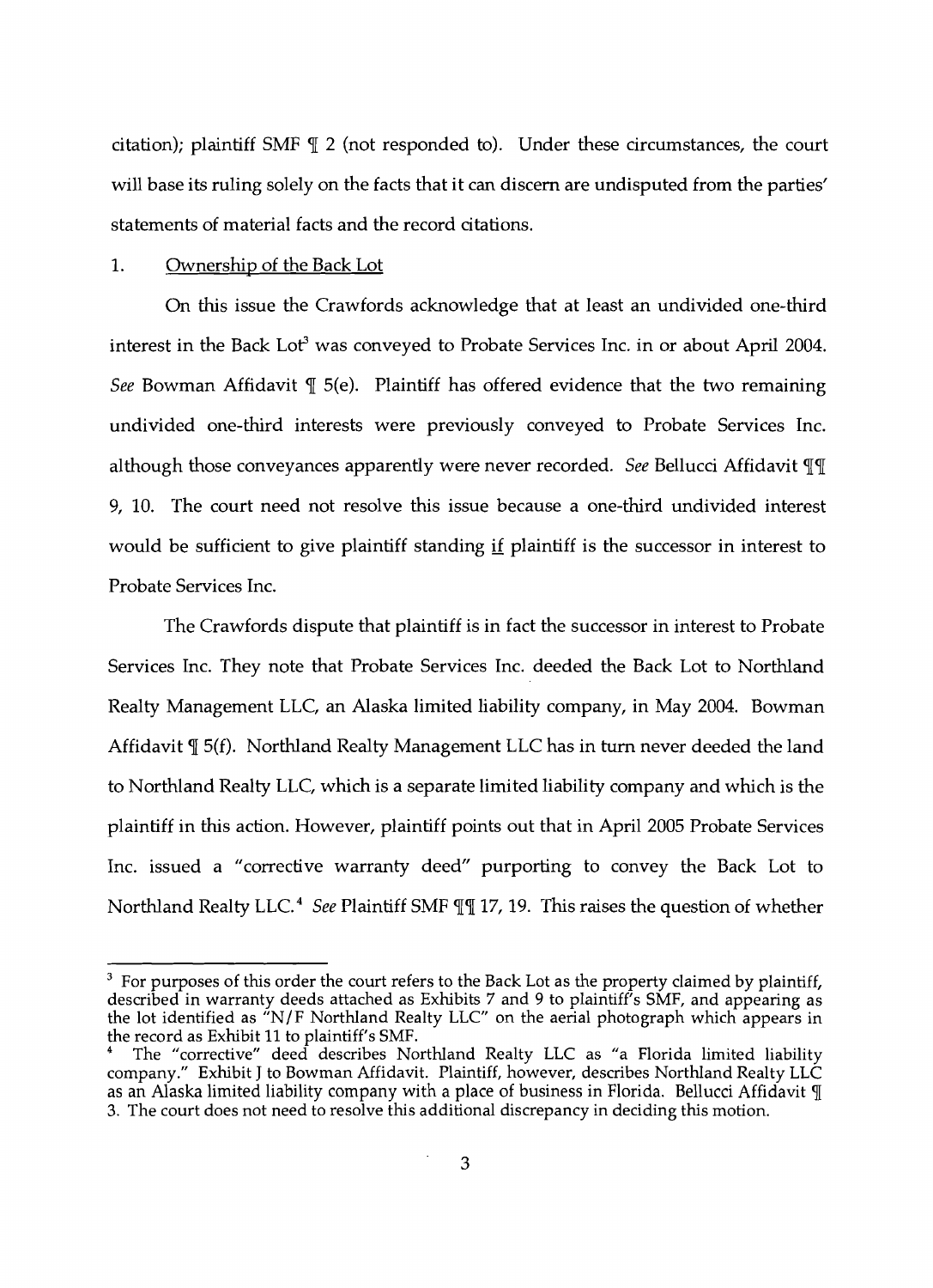ownership now rightly resides in Northland Realty Management LLC, which received title from Probate Services Inc. in 2004 (and has never conveyed that title to plaintiff or anyone else) or whether it resides in plaintiff by virtue of the corrective deed from an entity that arguably no longer owned the property.

In the court's view, the Crawfords have the better of this argument. If Northland Realty Management LLC and Northland Realty LLC were unrelated parties, Northland Realty could not contend that its claim of ownership, based on a conveyance from a company that no longer owned the property, trumps the record ownership of Northland Realty Management. The court does not see why a different result should obtain just because Probate Services, Northland Realty Management and Northland Realty are apparently all related companies owned or controlled by Andre Bellucci. Nevertheless, the court does not need to finally resolve this issue because it concludes that the Crawfords are also entitled to summary judgment dismissing plaintiff's easement claims on other grounds.

### 2. Easement by Necessity or by Implication

It is undisputed that the Back Lot (now claimed by plaintiff) and the Front Lot (now owned by the Crawfords) were at one time a single piece of property until the then-owner Grace Dowbridge conveyed the Front Lot to Roscoe and Beryl Goodwin in December 1961. *See* Crawford SMF  $\parallel$  6; Plaintiff SMF  $\parallel$  10. It is also undisputed that this conveyance was accomplished by a deed that contained a covenant that the Front Lot "was free of all encumbrances." Crawford SMF  $\P$  6; Exhibit A to Bowman Affidavit. In addition, the Crawfords have offered evidence - uncontroverted by plaintiff - that at the time the Front Lot was conveyed by Dowbridge, there was no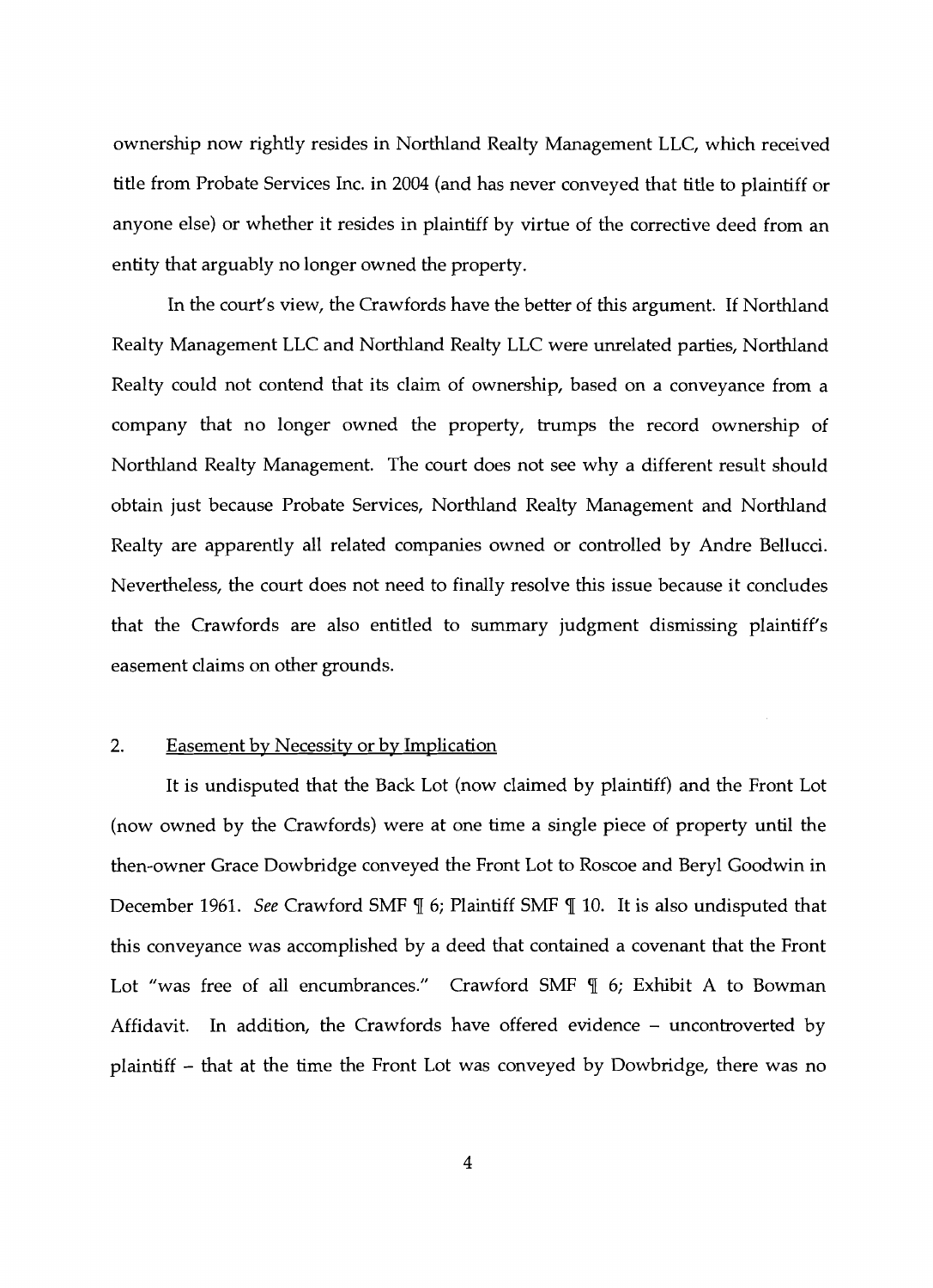traveled way or path across the Front Lot linking the Back Lot to the street nor has any such way existed at any time thereafter. Crawford SMF  $\P$  8.

While Maine law recognizes easements by necessity, such easements are only created when a lot is conveyed out of a larger parcel, when the conveyed lot would be inaccessible or landlocked in the absence of an easement, and when relief can be provided in the form of an easement across the retained land. *Amodeo v. Francis, 681*  A.2d 462, 465 (Me. 1996). In other words, an easement by necessity may exist over the land of the grantor, but there is no Maine authority for creating an easement by necessity over a grantee's land. Thus, as the Crawfords argue, Maine law does not allow a grantor – particularly one who has covenanted that the conveyed land is "free of encumbrances" - to retain an undisclosed easement over the conveyed land for the benefit of the land retained by the grantor.

That leaves the question of whether plaintiff might be able to establish an easement by implication. For such an easement to exist, however, the circumstances must denote the grantor's intent to subject the land to an easement, the easement must have been utilized for access when the property was in single ownership, and the easement must continue to have been used after the conveyance. *See Robinson v. Maine Central* R. R. *Co.,* 623 A.2d 626, 627 (Me. 1993). In this case there is no evidence as to the grantor's intent, but it is undisputed for purposes of summary judgment that the Front Lot was never used for access to the Back Lot, either before or after the severance of the two lots.<sup>5</sup> This is fatal to plaintiff's implied easement claim, and the Crawfords are

Plaintiff has offered evidence that there are dirt trails across the Back Lot. *See* Bellucci Affidavit II 18-19. Absent from plaintiff's evidence, however, is any evidence generating a disputed issue of fact for trial as to whether any path or way existed across the Front Lot to provide access to the Back Lot. 5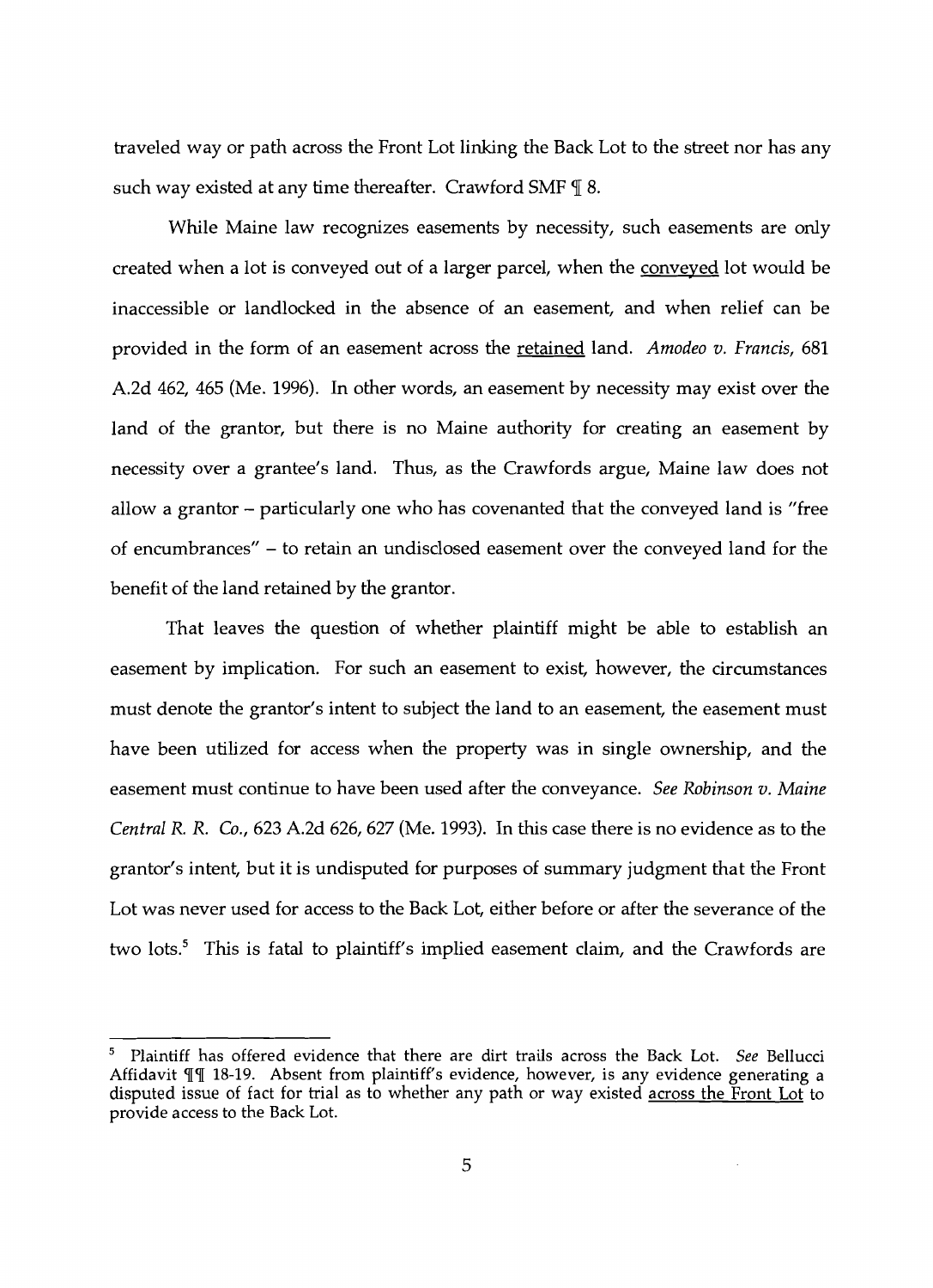therefore entitled to summary judgment dismissing both of plaintiff's easement claims against them.

### 3. Adverse Possession

The Crawfords have sought summary judgment on their counterclaim for adverse possession. On this issue, the court, viewing the facts in the light most favorable to plaintiff, finds that there are disputed issues of fact for trial. The evidence offered by plaintiff may not be strong, but it is sufficient to demonstrate that there are disputed issues as to whether the Crawfords have used the land as claimed and if so, as to the territorial extent of that use.<sup>6</sup>

Since Northland Realty LLC's claim of title to the property is at best doubtful, there is a question whether a trial on the adverse possession claim should be held. However, because it is apparently undisputed that Northland Realty Management LLC is owned by the same person as Northland Realty LLC, Northland Realty Management LLC would appear to be a party in sufficient privity with Northland Realty LLC that it would be bound by any judgment.

The entry shall be:

Defendant City of Portland's renewed motion for summary judgment is granted, and Counts I and II of the complaint are dismissed. The City's claim for attorneys' fees is deferred at this time. The motion of defendants Bernard and Beverly Crawford is granted as to Counts III and IV of the complaint, plaintiff's cross motion for summary judgment is denied, and Counts III and IV are therefore dismissed. The motion of

<sup>6</sup> Even if the Crawfords' claim of adverse possession were to be upheld as to the cleared portion of the Back Lot, plaintiff has offered evidence that there is a wooded portion of the Back Lot which may not fall within the area adversely possessed.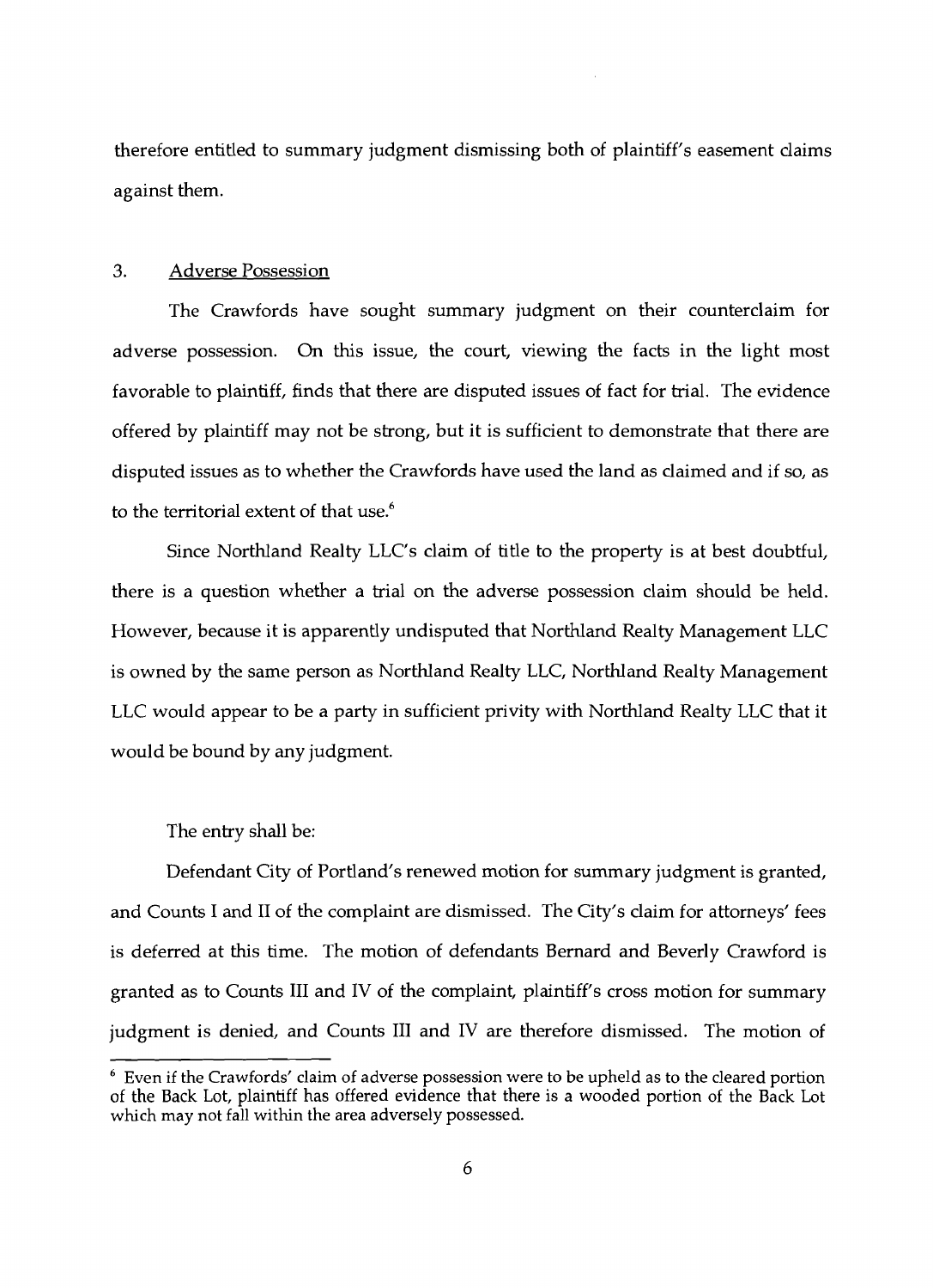defendant Bernard and Beverly Crawford for summary judgment as to their counterclaim is denied.

The clerk is directed to incorporate this order in the docket by reference pursuant to Rule 79(a).

DATED: October 22, 2007

 $\bar{\mathcal{A}}$ 

 $\frac{1}{2}$ 

Thomas D. Warren Justice, Superior Court